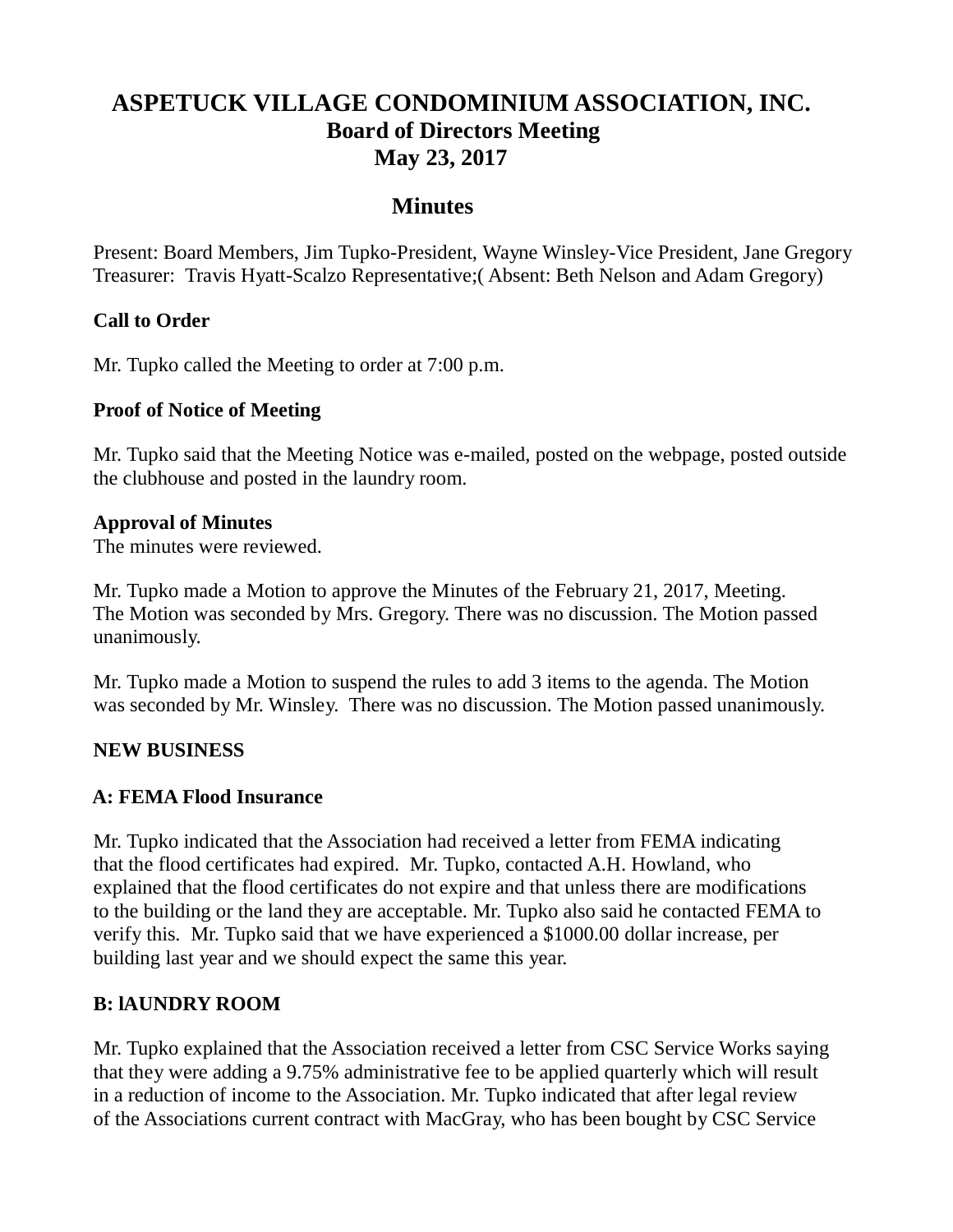works, has been breached by this administrative fee application. Mr Tupko said that he would explore other companies to provide services to the Association.

### **C: Fire Marshal inspection billing**

Mr. Tupko indicated that the Association has received a bill for the Fire Marshal inspection of the 144 single bedroom units. Mr. Tupko said he has contacted the Fire Marshal's office about the former payment arrangement that provided that the unit owners were billed individually and the Association paid for the laundry room and clubhouse inspection only. Jane Gregory made a motion to endorse Mr. Tupko's position on payment. Mr. Winsley seconded the motion. There was no discussion and the motion passed unanimously. Mr. Tupko is awaiting further discussions with the Fire Marshal.

# **D: Foreclosure Policy**

Mr. Tupko said that the Sate of Connecticut now requires that the Association would need to adopt a Foreclosure Policy to allow foreclosure actions to be brought against unit owners who are delinquent in common charges or have a have separate votes for each unit foreclosure action. Dan Readyoff has prepared a formal policy for the Board to vote on if it wishes. Mrs. Gregory expressed concern over any attorney fees that the Board would incur. Mr. Tupko said that Dan Readyoff indicated that his fees would be awarded by the court in any foreclosure action. Mrs. Gregory also said that she wanted to make sure that the Board had control over the attorney's actions. Mr. Winsley expressed concerns that the foreclosure process only be implemented after all reasonable alternative actions have been exhausted. Mr. Tupko said that Dan Readyoff has furnished us policy recommendations for us to review. Mr. Tupko said that we can discuss the policy at a later date. Mrs. Gregory expressed a desire to have a set time limit to implement a foreclosure action. Mr. Winsley said that he felt that 90 days would be a good time limit before foreclosure was implemented.

# **E: Foreclosure Actions**

Mr. Tupko made a Motion to allow Attorney Readyoff to initiate a Foreclosure Action against Unit 113. The Motion was seconded by Mrs. Gregory. There was no discussion and the motion passed unanimously.

Mr. Tupko made a Motion to allow Attorney Readyoff to initiate a Foreclosure Action against Unit 180. The Motion was seconded by Mr. Winsley. There was no discussion and the motion passed unanimously.

# **F: Maintenance**

1: Sidelights: Mr. Tupko said that we need to address the substandard sidelights that are currently in the 37 common entry doors to the single bedroom units. The sidelights that are currently in use have no capillary tubes to adjust the air pressure and the spacers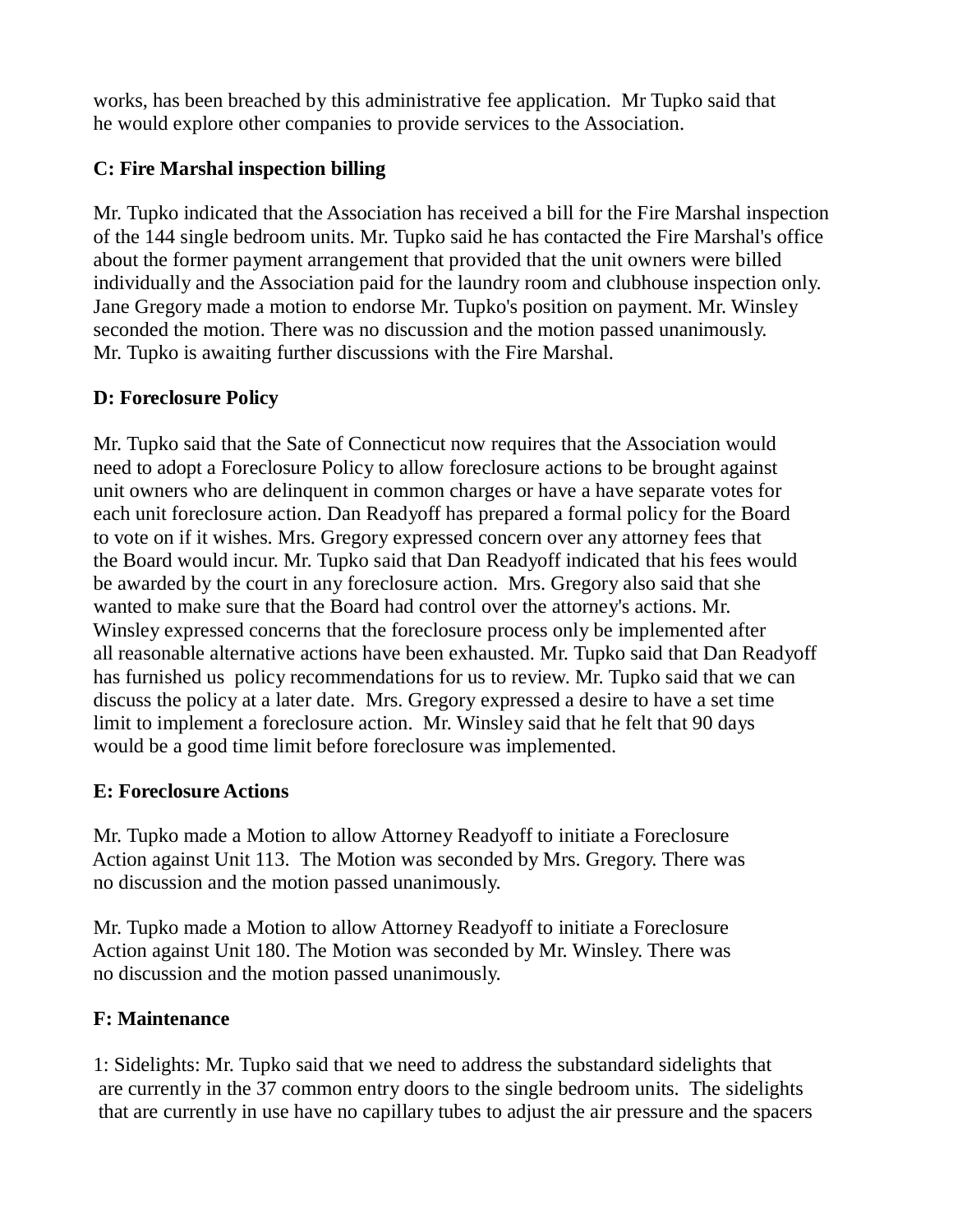are being pulled in and the air seal is being compromised on some units. Each door has two sidelights. There are currently 34 sidelights that have lost the air seal. Mr. Tupko said he has 62 replacement sidelights with capillary tubes that have been furnished to the Association free of charge by Brockway Smith. It has been estimated that it would take 45 minutes to remove and replace an individual unit. Mrs. Gregory was going to look into having someone quote the Association on doing the work.

2: Open flame grills on decks: Mr. Tupko said that there is a National Fire Code change to prohibit the use of open flame cooking devices on decks in Condominiums. Scalzo will notify the owners of units with decks to remove them. Electric grills will be the only type allowed on units with decks. Mr. Tupko indicated that the Board should update the rules and regulations to reflect this change.

3: Mailbox pads and concrete areas: Mr. Tupko said that the mailbox pads have areas that are deteriorating and causing the mailbox posts to rust. Also this is causing a trip and fall hazard to residents. Mr. Tupko said he purchased a rust convertor and undercoat spray and treated and sealed the rusty areas on all the mailbox posts. Mr. Tupko said that he has requested refurbishment quotes for the concrete work.

4: Ticks Spraying: Mr. Tupko said that because of the severity of the tick infestation this year and the change to using an organic cedar oil this year, he has received approval to treat the wetlands field. However the contractor had issues with the product getting into the waterway. He recommended the use of small cylinders that have food in them and function like a rodent wash. These could be placed around the field and would provide some additional protection against the tick population.

5: Clubhouse entry concrete slab: Mr. Tupko said that the concrete slab at the clubhouse is sinking into the ground and pulling away from the building. Mr. Tupko said that he has received a quote for \$1400.00 from a company that will raise the slab by injecting a plastic polymer under it. Mrs. Gregory suggested the Board get a quote to replace the slab also. Mr. Tupko said he would look into the cost.

# **G: PAINTING 2017**

Mr. Tupko said that this year we have a bid to paint 4 buildings. He said in 2015 we spent \$15922.00 to paint 3 buildings and 9 decks and 9 meter boxes. We also repaired 9 decks and replaced 2 building sides and 2 gable vents. In 2016 we spent \$14673.00 to paint 3 buildings, 5 chimneys, 9 decks, and 9 meter boxes. We repaired 9 decks, 2 chimneys, replaced 1 building side and 3 gable vents. The proposal we have received for 2017 is \$12883.00 to paint 4 buildings, 12 decks, 9 meter boxes and 3 chimney's and 4 gable vents. Mr. Tupko said that is was difficult to obtain competitive bids for the painting and woodwork. This would completer all the single bedroom units in the North end. Mr. Tupko said that in 2018 we would plan on painting and repairing 3 townhouses and the clubhouse. Mr. Tupko made a motion to approve the bid from Certapro Painters to perform the work in 2017. Mrs. Gregory seconded